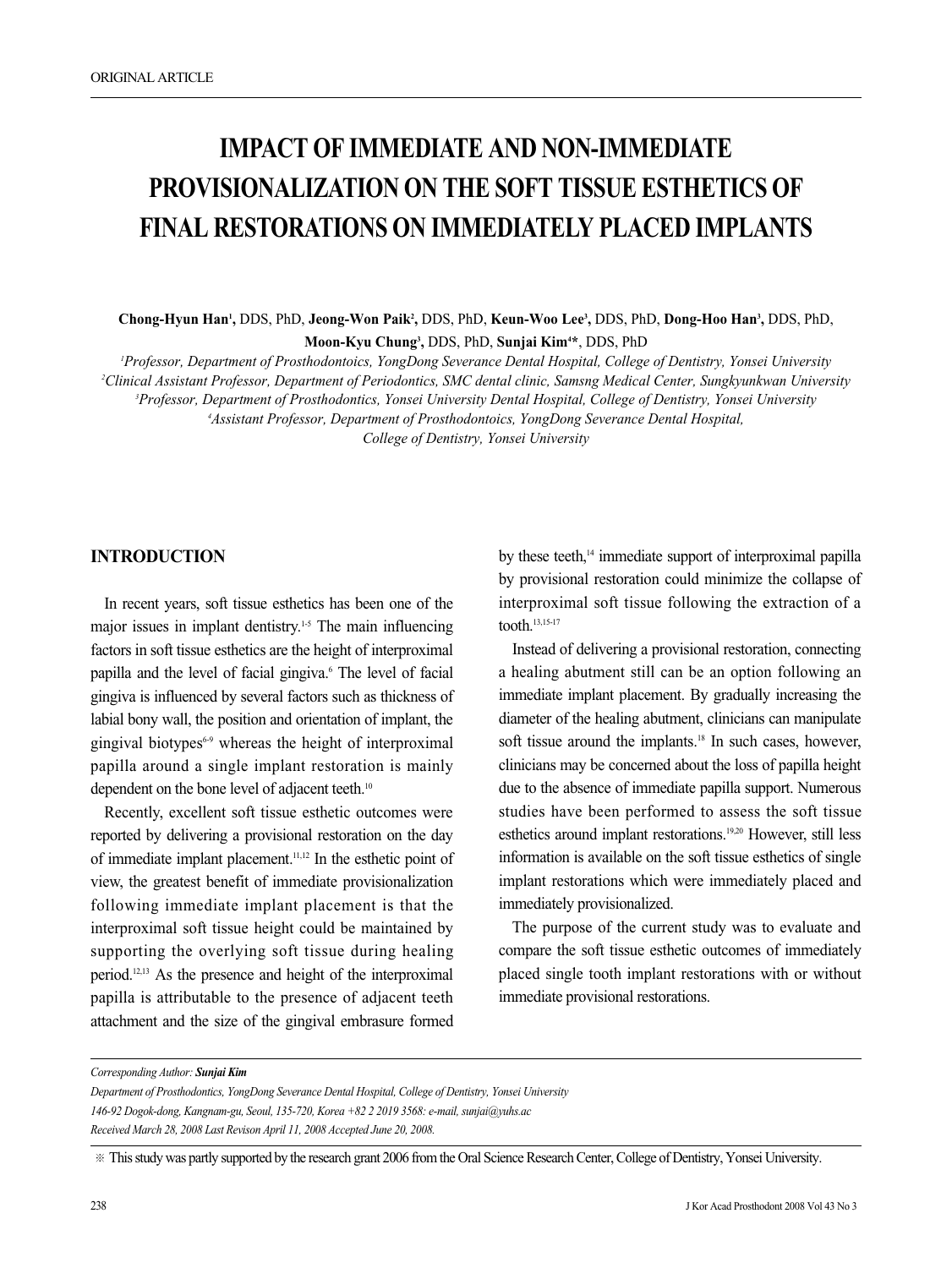# **MATERIALS AND METHODS**

A total of 10 patients, each with a hopeless maxillary anterior tooth, were selected between Sep 2005 and Oct 2006. The patients were comprised of 6 women and 4 men, aged between 30 to 68 (mean 42.2). The hopeless teeth included 6 central incisors, 2 lateral incisors and 2 canines. Under specific patient inclusion/exclusion criteria, the placement of implant into fresh extraction socket was selected as a treatment plan for each patient.

Inclusion criteria were as follows

- 1. a hopeless single maxillary anterior tooth with adequate and similar level of the gingival and underlying bony architecture as the contralateral natural tooth
- 2. reasons of extractions were root fractures and endodontic failures.
- 3. good oral hygiene
- 4. adequate bone volume to place an implant with a minimum dimension of  $4.3 \times 11.5$  mm without necessity of bone grafting.
- 5. primary stability with 35 Ncm of insertion torque.



**Fig. 1.** Initial frontal view of the hopeless left maxillary central incisor.



**Fig. 2.** An immediate implant was placed without flap elevation.



**Fig. 3.** A screw retained provisional restoration was delivered on the day of implant placement (picture was taken at 2 weeks after surgery).



**Fig. 4.** Frontal view of the final restoration. Five soft tissue esthetic variables. 1; mesial papilla, 2; distal papilla, 3; soft tissue level, 4; soft tissue contour, 5; facial soft tissue prominence.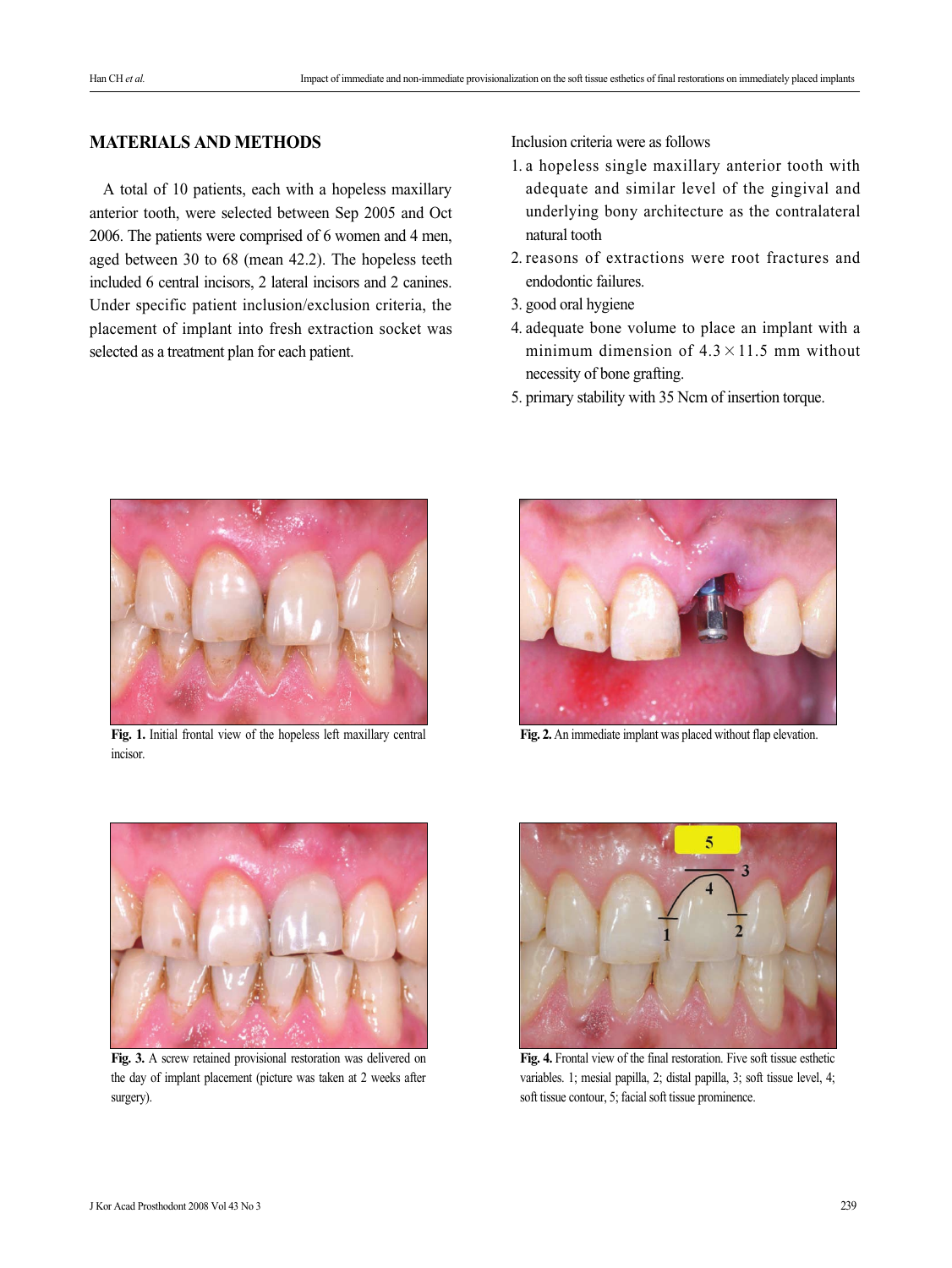

**Fig. 5.** A hopeless maxillary right lateral incisor due to endodontic failure.



**Fig. 6.** A healing abutment was placed on the day of surgery (picture was taken at 1 month after surgery).



**Fig. 7.** A provisional restoration was delivered about 3 month after implant placement.



Fig. 8. Final restoration.

Exclusion criteria were as follows

- 1. active or acute infection around the hopeless tooth.
- 2. uncontrolled diabetes, coagulation disorders, psychologic disorders.
- 3. alcohol or drug abuse.
- 4. parafunctional habit.
- 5. heavy smoker (more than 10 cigarettes a day)
- 6. perforation, dehiscence or loss of labial bony plate following tooth extraction or implant osteotomy.

Five patients were randomly assigned to the immediate provisionalization group (IP), and screw retained fixed provisional restorations were delivered on the day of implant surgery. The mean provisionalization period until delivery of final restorations for IP group was 155 days.

The remaining 5 patients were designated as the non-

immediate provisionalization group (NIP). Healing abutments were connected to the implants on the day of implant surgery and were maintained for 75 to 154 (mean 100) days. The healing abutments were replaced with screw retained fixed provisional restorations and were maintained for an additional 61 to 86 days (mean 77 days) until delivery of final restorations.

The implants placed were nine 4.3 mm diameter implants (FIT43115, Warantec, Seoul, Korea) and one 5.3 mm diameter implant (FIT53115, Warantec, Seoul, Korea). The abutments used for the final restorations were 7 castable gold abutments (IOCA37GE, Warantec, Seoul, Korea) and 3 preparable titanium abutments (IOTA4536, Warantec, Seoul, Korea). Intraoral photographs of the restoration and their contralateral tooth were taken with a digital SLR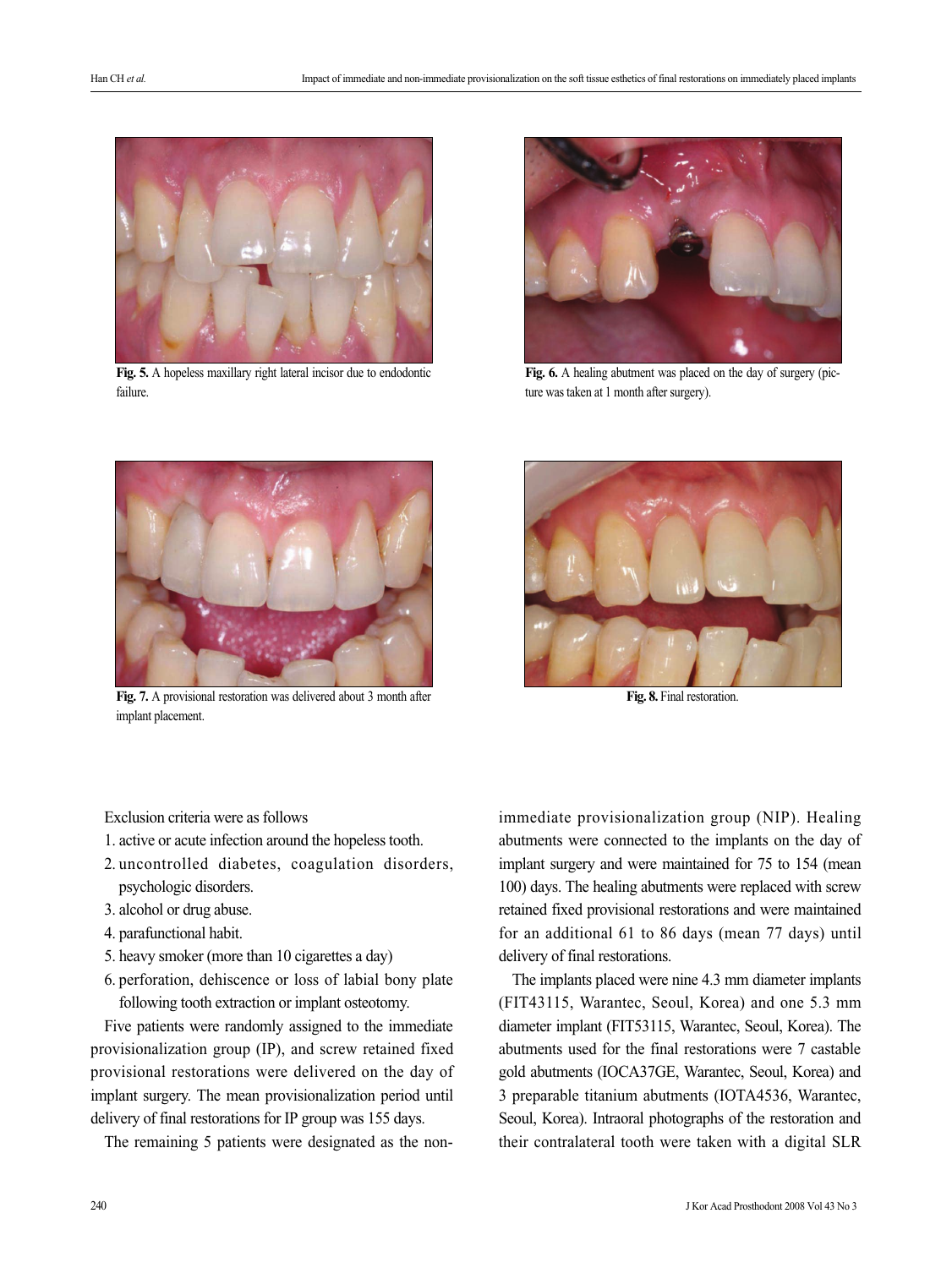camera (FinePix S2Pro, Fujifilm, Japan) on the delivery of the final restoration.

A total of 20 dentists (5 prosthodontists, 5 periodontists, 5 orthodontists and 5 dental students) were chosen to assess five soft tissue variables around implants in comparison with their contralateral teeth. The variables assessed were the height of mesial papilla (MP), the height of distal papilla (DP), the level of facial gingival margin (Level), the contour of facial gingival margin (Contour), and the facial soft tissue prominence of alveolar process (Prominence). Frontal view photographs of each final restoration and its contralateral tooth were shown to each dentist in randomized order, and five esthetic variables were scored. The scores were rated in numbers 0 (lack of esthetics), 1 (esthetic but incomplete), and 2 (perfect esthetic match to the contralateral tooth). The scores were not the absolute values but the relative values compared to the contralateral natural tooth.

Student t-test was used in order to evaluate the statistic significance of the scores rated for IP and NIP. To evaluate the statistic significance of the five esthetic variables and the specialty of the four dentist groups, one-way ANOVA was used. Tukey grouping was chosen for post hoc test in both analyses ( $\alpha$  = 0.05).

### **RESULTS**

Table I presented the soft tissue esthetic scores of IP and NIP

The assessment resulted in significantly higher esthetic scores of the IP group in two variables; Level and Prominence.

Table II presents the esthetic scores rated by each dentist group.

Considering different specialty areas in dentistry, there was no notable disagreement among the dentists groups in assessing the esthetic variables.

| <b>Table I.</b> Means and standard deviations of esthetic scores of IP and NIP |  |
|--------------------------------------------------------------------------------|--|
|--------------------------------------------------------------------------------|--|

|            | MP            | DP            | Level         | Contour       | Prominence    |  |
|------------|---------------|---------------|---------------|---------------|---------------|--|
|            | $1.56 + 0.52$ | $1.56 + 0.52$ | $1.41 + 0.55$ | $1.49 + 0.56$ | $1.60 + 0.59$ |  |
| <b>NIP</b> | $1.51 + 0.56$ | $1.44 + 0.56$ | $1.23 + 0.71$ | $-38 + 0.69$  | $1.40 + 0.67$ |  |
| P value    | 0.459         | 0.064         | $0.046*$      | 0.146         | $0.002*$      |  |

IP; immediate provisionalization group, NIP; non-immediate provisionalization group, MP; the height of mesial papilla, DP; the height of distal papilla, Level; the level of facial gingival marginl, Contour; the contour of facial gingival margin, Prominence; the facial soft tissue prominence of alveolar process. \*; statistical significance was noted between immediate and non-immediate provisionalization groups.

**Table II.** The means and standard deviations of esthetic scores rated according to each dentist group

|            |                      | <b>MP</b>                  | DP                         | Level                      | Contour                    | Prominence                 |
|------------|----------------------|----------------------------|----------------------------|----------------------------|----------------------------|----------------------------|
| IP         | Prosthodontists      | $1.60 + 0.50$ <sup>a</sup> | $1.60 + 0.50$ <sup>a</sup> | $1.48 + 0.59$ <sup>a</sup> | $1.52 + 0.51$ <sup>a</sup> | $1.72 + 0.46$ <sup>a</sup> |
|            | <b>Students</b>      | $1.64 + 0.57$ <sup>a</sup> | $1.56 + 0.51$ <sup>a</sup> | $1.44 + 0.51$ <sup>a</sup> | $1.64 + 0.49$ <sup>a</sup> | $1.68 + 0.63$ <sup>a</sup> |
|            | <b>Orthodontists</b> | $1.56 + 0.51$ <sup>a</sup> | $1.6 + 0.58$ <sup>a</sup>  | $1.52 + 0.51$ <sup>a</sup> | $1.56 + 0.51$ <sup>a</sup> | $1.64 + 0.57$ <sup>a</sup> |
|            | Periodontists        | $1.44 + 0.51$ <sup>a</sup> | $1.48 + 0.51$ <sup>a</sup> | $1.2 + 0.58$ <sup>a</sup>  | $1.24 + 0.66$ <sup>a</sup> | $1.36 + 0.64$ <sup>a</sup> |
|            | P value              | 0.562                      | 0.832                      | 0.166                      | 0.062                      | 0.119                      |
| <b>NIP</b> | Prosthodontists      | $1.48 + 0.59$ <sup>a</sup> | $1.44 + 0.58$ <sup>a</sup> | $1.32 + 0.69$ <sup>a</sup> | $1.48 + 0.71$ <sup>a</sup> | $1.56 + 0.51$ <sup>a</sup> |
|            | <b>Students</b>      | $1.68 + 0.56$ <sup>a</sup> | $1.52 + 0.59$ <sup>a</sup> | $1.2 + 0.71$ <sup>a</sup>  | $1.52 + 0.65$ <sup>a</sup> | $1.44 + 0.65$ <sup>a</sup> |
|            | Orthodontists        | $1.44 + 0.51$ <sup>a</sup> | $1.44 + 0.51$ <sup>a</sup> | $1.24 + 0.72$ <sup>a</sup> | $1.32 + 0.63$ <sup>a</sup> | $1.36 + 0.76$ <sup>a</sup> |
|            | Periodontists        | $1.44 + 0.58$ <sup>a</sup> | $1.36 + 0.57$ <sup>a</sup> | $1.16 + 0.75$ <sup>a</sup> | $1.2 + 0.76$ <sup>a</sup>  | $1.24 + 0.72$ <sup>a</sup> |
|            | $P$ value            | 0.372                      | 0.798                      | 0.877                      | 0.336                      | 0.387                      |

Students; dental students. Within the same column, means with the same greek superscript letters are not statistically different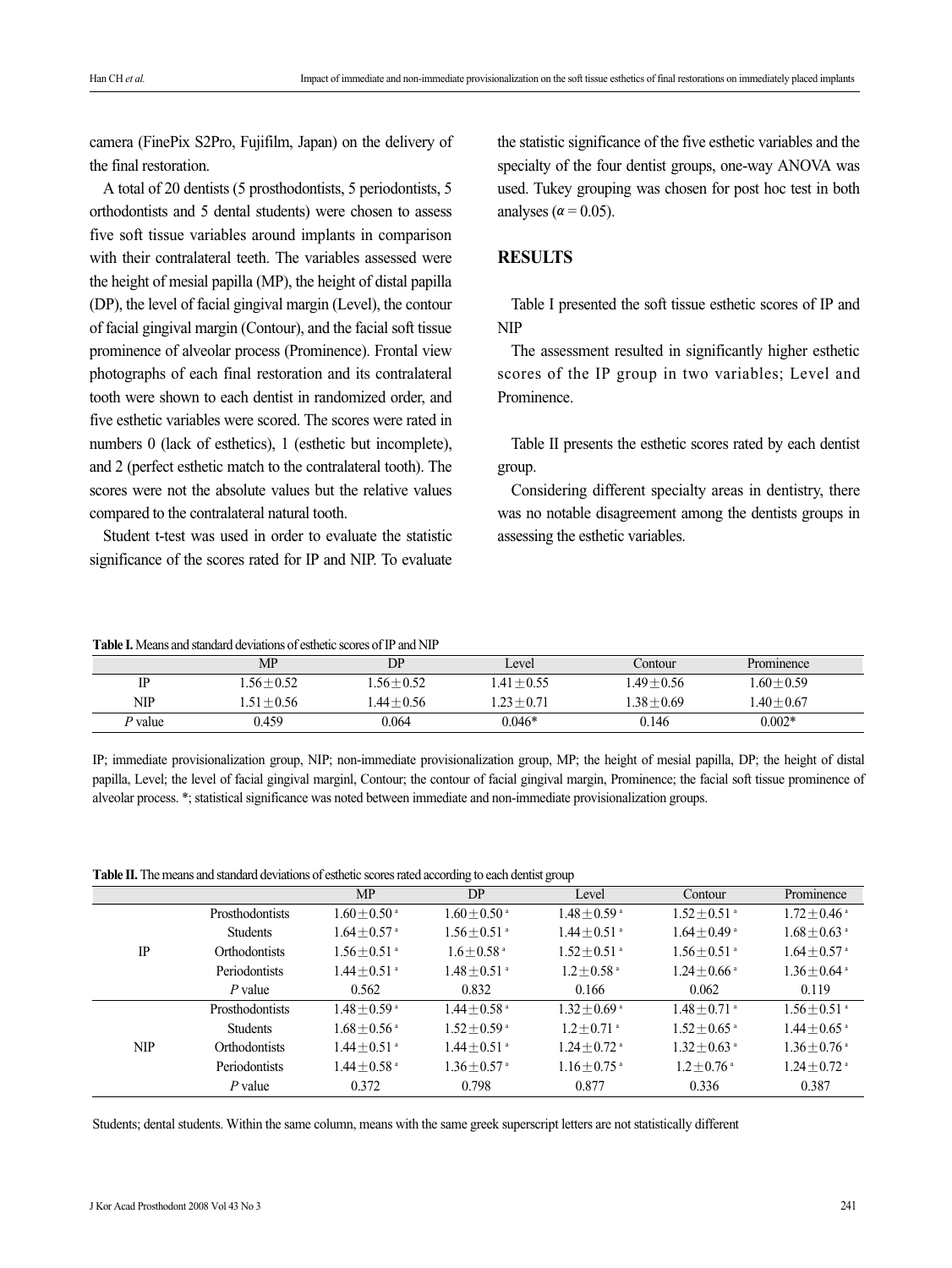## **DISCUSSION**

Successful clinical results were achieved by submerging an immediate implant or connecting a healing abutment following immediate implant placement.<sup>18,21,22</sup> Along with these approaches, excellent esthetic outcomes were reported with immediate provisional restorations following immediate implant placements.<sup>11,12,23</sup> One of the advantages of immediate provisionalization following immediate implant placement is that it better maintains the interproximal soft tissue height around the implant restorations.13,24 It is reported that 3 mm was measured in the facial dimension of normal dentogingival complex whereas 5 mm was measured in the interproximal dimension.23 Only when the interproximal soft tissue was supported by adjacent teeth, the interproximal dimension of 5 mm could be maintained.<sup>25</sup> Once the tooth is extracted, the interproximal soft tissue would lose its support from the tooth, resulting in decrease of soft tissue dimension to 3 mm, consequently compromising the gingival esthetics. Therefore, immediate support by a provisional restoration is essential to maintain the height of interproximal soft tissue and eventually produce desired esthetic outcome.<sup>11,14,25</sup>

Few studies have investigated the soft tissue change around immediate implant restorations. Schropp et al.19 reported that no significant difference was noted between the early and delayed placement groups at either final restorations delivery or 1.5 year follow up. However, the risk of negative or no papilla at final restorations delivery was 7 times greater in the delayed placement group.<sup>19</sup> Cornelini and co-workers<sup>26</sup> evaluated the soft tissue changes of 22 single implant restorations which were placed into fresh extraction socket and provisionalized within 24 hours. They reported that the mean recession of midfacial gingiva was 0.75 mm at 1 year follow up. As immediate provisional restorations were delivered to support the interproximal soft tissue, 100% of subjects showed esthetically acceptable papilla height (Jem t papilla index 2 or 3).<sup>26</sup> Kan and  $\text{colle}$ agues<sup>12</sup> assessed the soft tissue changes around single implant restorations which were immediately placed and provisionalized following extraction of hopeless teeth. They reported that the mean amount of recession for midfacial, mesial and distal soft tissue were 0.55, 0.53 and 0.39 mm, respectively.<sup>12</sup> Groisman et al<sup>27</sup> evaluated 2 year results of soft tissue changes on single implant restorations, which were immediately placed and immediately provisionalized, and thereby reported complete fill of papilla in 82 out of 86 implants.27 One notable finding was recently published by Evans and Chen<sup>28</sup>. They reported that the bucco-lingual position of implant head influenced significantly on the level of facial gingiva. The mean recession of midfacial gingiva was 3 times greater the implants with a buccally positioned implant head rather than a lingually placed implant head.<sup>28</sup> In the current study, however, each screw hole of provisional restoration was around the cingulum, therefore, the influence of implant head position was not a critical factor for the level of facial gingiva.

Until now, immediate support of interproximal soft tissue was considered as a prerequisite in maintaining the preexisting papilla height.<sup>11-13,16,24</sup> However, current study showed that the preexisting papilla height can be also achieved by connecting a healing abutment following immediate implant placement. Immediate or early implant placement resulted early papilla regeneration on final restoration delivery even though the implants were submerged following implant surgery. It is assumed that the interproximal soft tissue around immediate implant might have more potential to regenerate the papilla.

Contrast to the level of papilla, significant difference was noted in the level of facial gingiva between IP and NIP groups. The difference in the level of facial gingiva between IP and NIP groups could be due to the following reason; immediate provisional restorations give support not only to the interproximal papillae but also to the facial soft tissue. The dimension of healing abutments used was smaller than the dimension of corresponding extracted tooth whereas the dimension of provisional restoration was similar to the extracted tooth. Furthermore, the implant system used in current study has a so-called narrow neck design. The diameter of abutment is about 1 mm narrower than that of implant platform at abutment/implant interface. The narrow healing abutment alone may not provide adequate support for the maintenance of facial soft tissue and eventually result in slight collapse of the facial soft tissue. Once the healing abutment was replaced with a provisional restoration, the greater facial-lingual dimension of provisional restoration would push the immature facial soft tissue, and eventually result in the recession of facial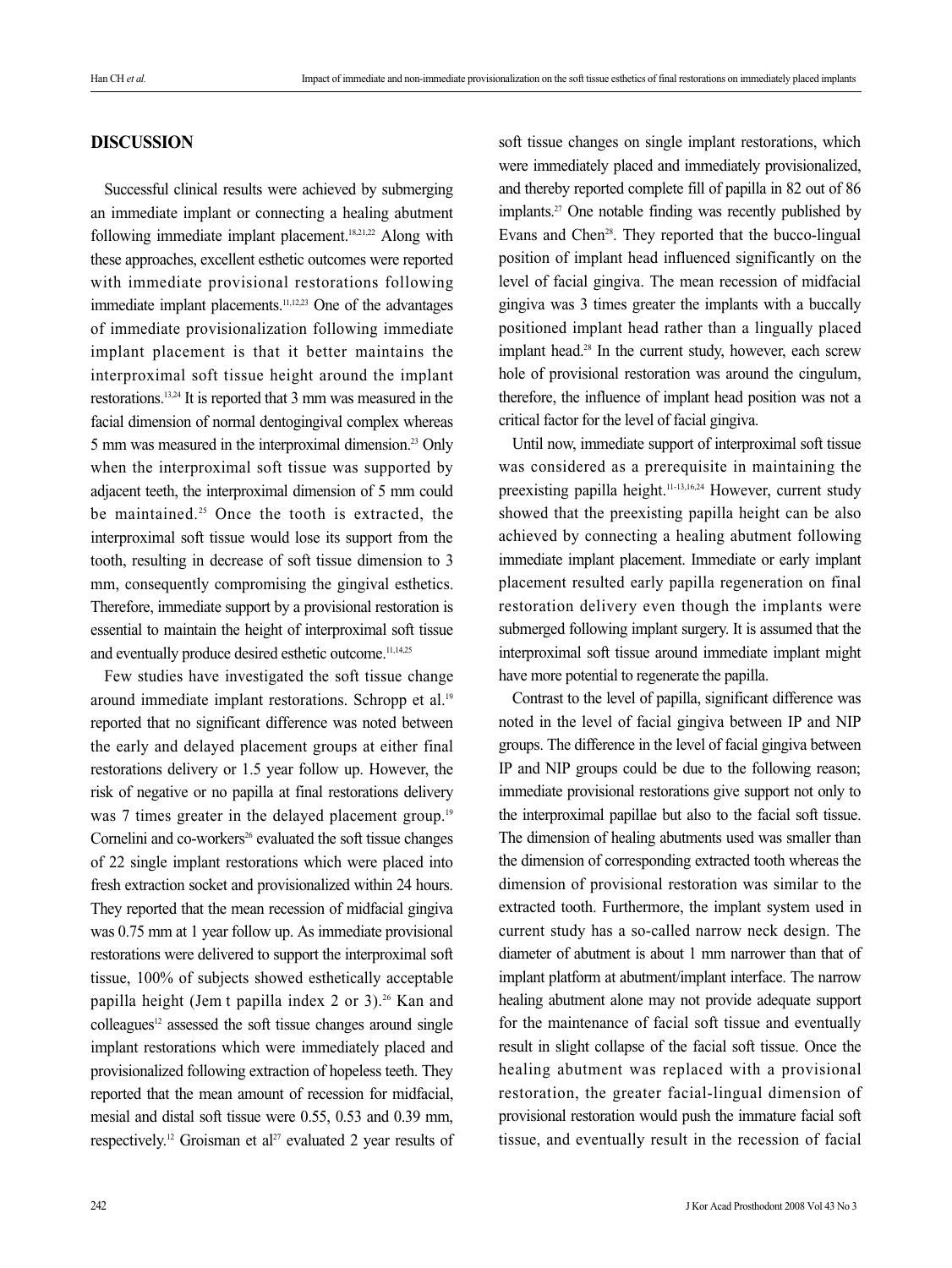gingival margin. The difference in facial soft tissue prominence between IP and NIP may come from the same reason. Considering the result of the current study, achieving esthetic facial gingival margin is more demanding rather than restoring the height of the papilla and the level of facial gingiva can be better maintained when facial soft tissue is immediately supported. However, clinicians should bear in mind that greater risk of failure is present when immediate provisional restorations are delivered on immediately placed implants. Careful patient selection and higher level of surgical and restorative skills are required for successful outcomes.

Four dentist groups with different specialties have participated in the current study to assess the esthetic variables. These dental specialties were selected based on previous studies.29 In the previous report, orthodontists were more critical than other dentist groups. In the current study, however, the overall scores showed no significant differences in opinion between the dentist groups. The special characteristic of the current study was that the soft tissue esthetic variables of implant restoration were compared to those of the contralateral natural tooth and this guideline for esthetic assessment may have diluted the esthetic concerns of different specialties.

#### **CONCLUSION**

Within the limitation of this study, immediate provisionalization on immediately placed implants could be a superior treatment option to non-immediate provisionalization approaches to achieve more esthetic facial gingival margin and facial soft tissue prominence.

#### **REFERENCES**

- 1. Jemt T. Restoring the gingival contour by means of provisional resin crowns after single-implant treatment. Int J Periodontics Restorative Dent 1999;19:20-9.
- 2. McAllister BS. Scalloped implant designs enhance interproximal bone levels. Int J Periodontics Restorative Dent 2007;27:9-15.
- 3. Tarnow D, Elian N, Fletcher P, Froum S, Magner A, Cho SC, Salama M, Salama H, Garber DA. Vertical distance from the crest of bone to the height of the interproximal papilla between adjacent implants. J Periodontol 2003;74:1785-88.
- 4. Tarnow DP, Cho SC, Wallace SS. The effect of interimplant distance on the height of inter-implant bone crest. J Periodontol 2000;71:546-9.
- 5. Zetu L, Wang HL. Management of inter-dental/interimplant papilla. J Clin Periodontol 2005;32:831-9.
- 6. Buser D, Martin W, Belser UC. Optimizing esthetics for implant restorations in the anterior maxilla: anatomic and surgical considerations. Int J Oral Maxillofac Implants 2004;19 Suppl:43-61.
- 7. Saadoun AP, Touati B. Soft tissue recession around implants: is it still unavoidable?--Part I. Pract Proced Aesthet Dent 2007;19:55-62; quiz 64.
- 8. Saadoun AP, LeGall M, Touati B. Selection and ideal tridimensional implant position for soft tissue aesthetics. Pract Periodontics Aesthet Dent 1999;11:1063-72; quiz 1074.
- 9. Kois JC. Predictable single tooth peri-implant esthetics: five diagnostic keys. Compend Contin Educ Dent 2001;22:199-206; quiz 208.
- 10. Choquet V, Hermans M, Adriaenssens P, Daelemans P, Tarnow DP, Malevez C. Clinical and radiographic evaluation of the papilla level adjacent to single-tooth dental implants. A retrospective study in the maxillary anterior region. J Periodontol 2001;72:1364-71.
- 11. Kan JY, Rungcharassaeng K. Immediate placement and provisionalization of maxillary anterior single implants: a surgical and prosthodontic rationale. Pract Periodontics Aesthet Dent 2000;12:817-24; quiz 826.
- 12. Kan JY, Rungcharassaeng K, Lozada J. Immediate placement and provisionalization of maxillary anterior single implants: 1-year prospective study. Int J Oral Maxillofac Implants 2003;18:31-9.
- 13. Harvey BV. Optimizing the esthetic potential of implant restorations through the use of immediate implants with immediate provisionals. J Periodontol 2007;78:770-6.
- 14. Spear FM. Maintenance of the interdental papilla following anterior tooth removal. Pract Periodontics Aesthet Dent 1999;11:21-8; quiz 30.
- 15. Kan JY, Rungcharassaeng K, Umezu K, Kois JC. Dimensions of peri-implant mucosa: an evaluation of maxillary anterior single implants in humans. J Periodontol 2003;74:557-62.
- 16. Kan JY, Rungcharassaeng K. Interimplant papilla preservation in the esthetic zone: a report of six consecutive cases. Int J Periodontics Restorative Dent 2003;23:249-59.
- 17. Mankoo T. Contemporary implant concepts in aesthetic dentistry--Part 2: Immediate single-tooth implants. Pract Proced Aesthet Dent 2004;16:61-8; quiz 70.
- 18. Touati B, Guez G, Saadoun A. Aesthetic soft tissue integration and optimized emergence profile: provisionalization and customized impression coping. Pract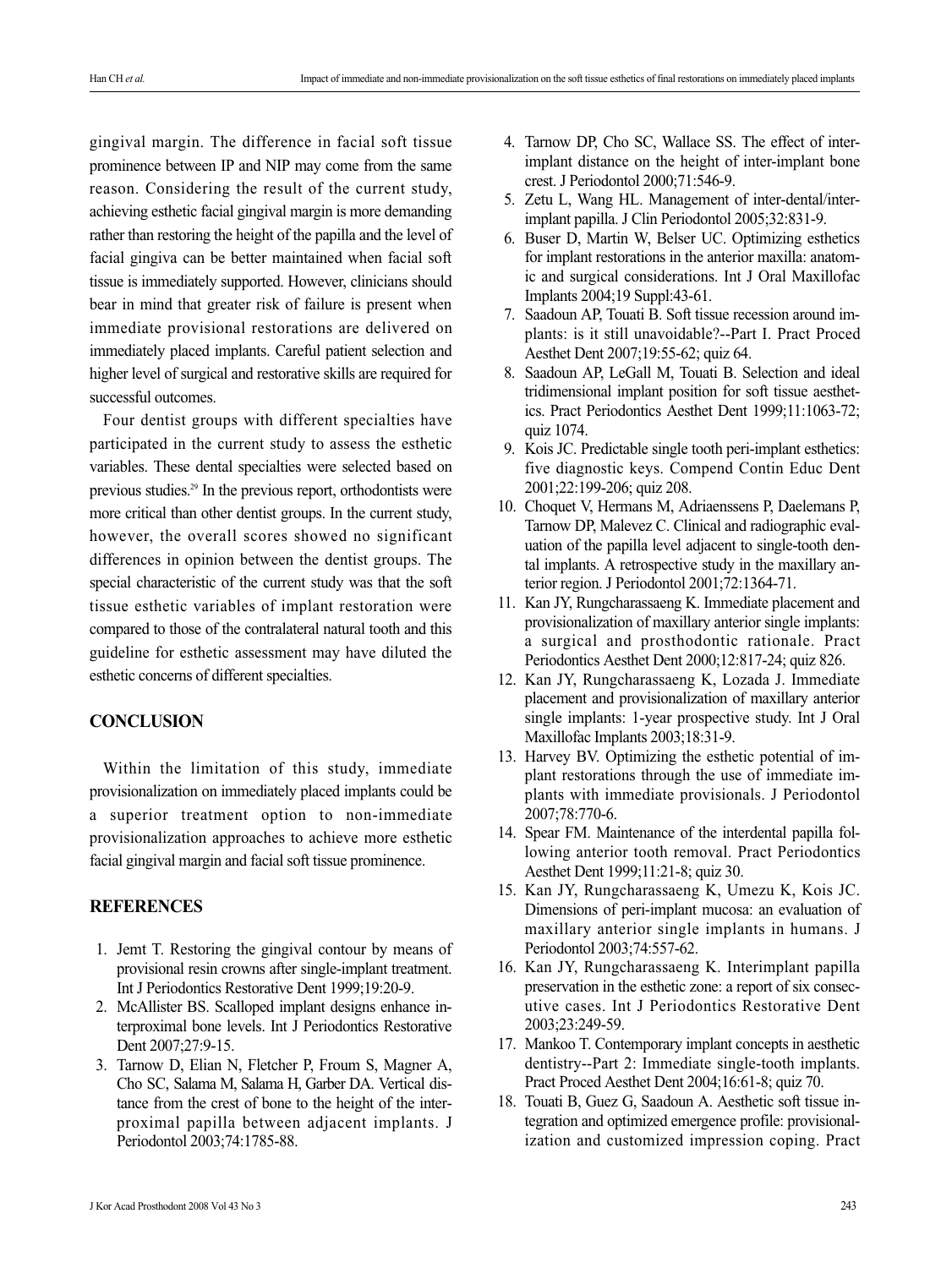Periodontics Aesthet Dent 1999;11:305-14; quiz 316.

- 19. Schropp L, Isidor F, Kostopoulos L, Wenzel A. Interproximal papilla levels following early versus delayed placement of single-tooth implants: a controlled clinical trial. Int J Oral Maxillofac Implants 2005;20:753-61.
- 20. Juodzbalys G, Wang HL. Soft and hard tissue assessment of immediate implant placement: a case series. Clin Oral Implants Res 2007;18:237-43.
- 21. Bianchi AE, Sanfilippo F. Single-tooth replacement by immediate implant and connective tissue graft: a 1-9 year clinical evaluation. Clin Oral Implants Res 2004;15:269-77.
- 22. Nemcovsky CE, Artzi Z, Moses O. Rotated palatal flap in immediate implant procedures. Clinical evaluation of 26 consecutive cases. Clin Oral Implants Res 2000;11:83-90.
- 23. Kois JC. Altering gingival levels : The restorative connection. Part 1 : Biologica variables. J Esthet Dent 1994;6:3-9.
- 24. Barone A, Rispoli L, Vozza I, Quaranta A, Covani U. Immediate restoration of single implants placed immediately after tooth extraction. J Periodontol 2006;

77:1914-20.

- 25. Kan JY, Rungcharassaeng K. Site development for anterior single implant esthetics: the dentulous site. Compend Contin Educ Dent 2001;22:221-6, 228, 230- 1; quiz 232.
- 26. Cornelini R, Cangini F, Covani U, Wilson TG, Jr. Immediate restoration of implants placed into fresh extraction sockets for single-tooth replacement: a prospective clinical study. Int J Periodontics Restorative Dent 2005;25:439-47.
- 27. Groisman M, Frossard WM, Ferreira HM, de Menezes Filho LM, Touati B. Single-tooth implants in the maxillary incisor region with immediate provisionalization: 2-year prospective study. Pract Proced Aesthet Dent 2003;15:115-22, 124; quiz 126.
- 28. Evans CD, Chen ST. Esthetic outcomes of immediate implant placements. Clin Oral Implants Res 2008;19:73-80.
- 29. Furhauser R, Florescu D, Benesch T, Haas R, Mailath G, Watzek G. Evaluation of soft tissue around singletooth implant crowns: the pink esthetic score. Clin Oral Implants Res 2005;16:639-44.